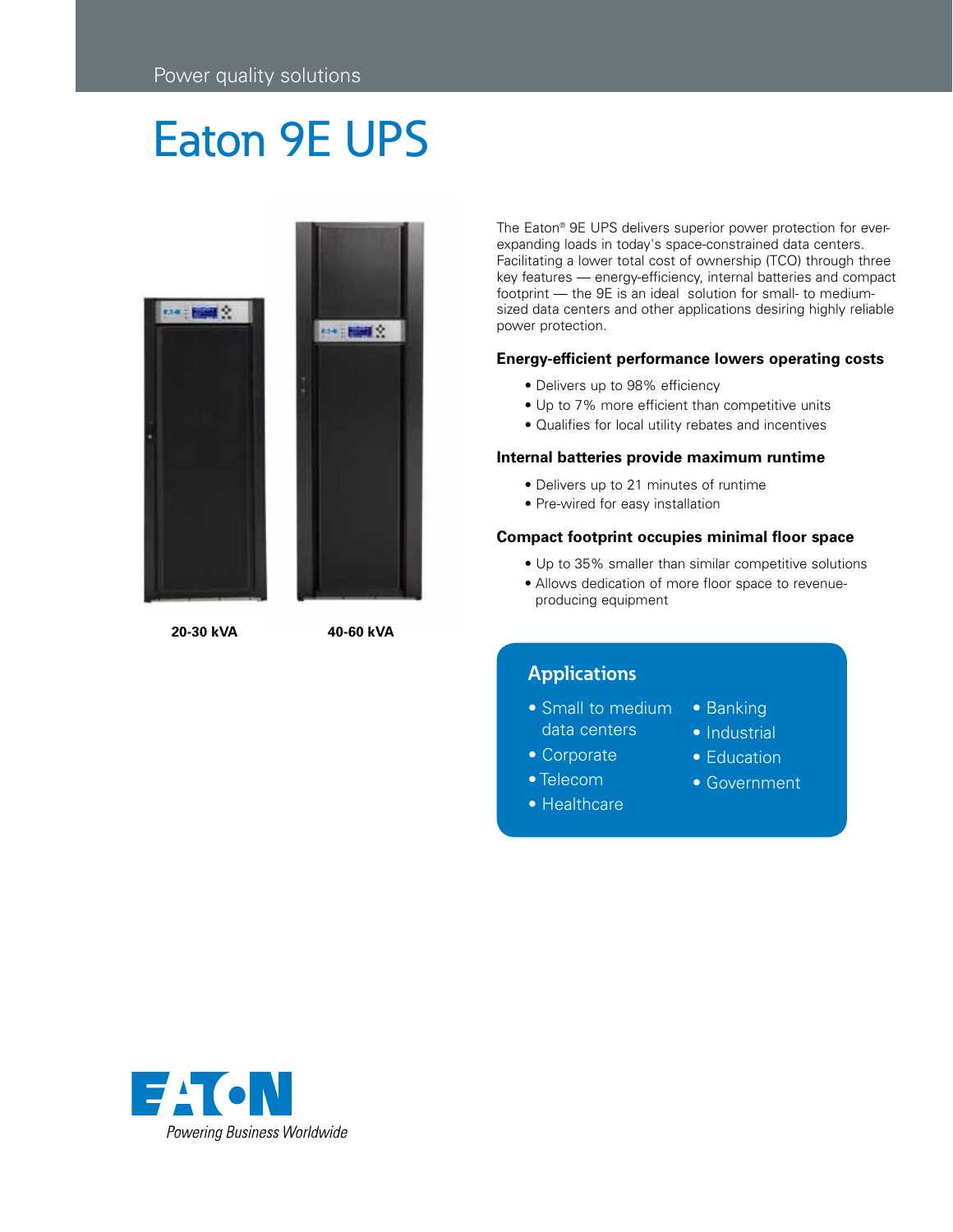## **Lowest total cost of ownership**

The 9E is the clear choice if you're seeking to maximize your return on investment (ROI). Delivering the lowest TCO of any UPS in its class, the 9E offers a unique blend of energy, space and installation savings. The 9E can decrease your TCO by more than \$85,000\* over its 12-year lifespan when compared to current competitive offerings.

#### **Savings**

|                                       | TOTAL \$85,000+ |
|---------------------------------------|-----------------|
| Installation, maintenance and freight | \$2,000         |
|                                       | Space \$11,880  |
|                                       | Energy \$71,292 |

*\* Energy calculation based against a 60 kVA UPS operating at 91% efficiency (kW/hr \$0.10, Cooling Ratio 80%, 12 yrs). Space saving calculation based*  against a 60 kVA UPS with an 11.8 ft<sup>2</sup> footprint using \$150/ft<sup>2</sup> per year.



## **Energy-efficient design**

The 9E is capable of achieving up to a 98% efficiency rating, making it one of the most energy-efficient UPSs in its class and it still provides maximum load protection. Unlike most highefficiency UPSs, the 9E:

- Provides surge suppression for the load
- Detects the location of faults (utility or load) and takes the appropriate action
- Switches to double-conversion operation in less than 4 ms

The 9E will save more than \$71,292 in electricity and cooling costs over the life of the product when compared to a 60 kVA UPS operating at 91% efficiency.

## **Compact footprint**

Smaller than any comparable competitor by up to 35%, the 9E allows you to better utilize floor space for revenue- producing equipment. It also puts money back in your pocket that would otherwise be used to build, maintain and condition space for larger power/support equipment. The ongoing annual maintenance cost for office and data center space in the United States is estimated to be between \$90 and \$224 per square foot. The savings realized from the 9E's smaller footprint quickly adds up.

| <b>60 kVA</b> | <b>Width (in)</b> | Depth (in) | <b>Height (in)</b> | <b>Footprint (sq/ft)</b> |
|---------------|-------------------|------------|--------------------|--------------------------|
| Eaton 9E      | 23.6              | 31.5       | 74.9               | 5.2                      |
| A             | 45.3              | 30.0       | 72.0               | 9.4                      |
| B             | 48.0              | 35.5       | 81.5               | 11.8                     |
| C             | 56.8              | 38.0       | 78.5               | 15.0                     |

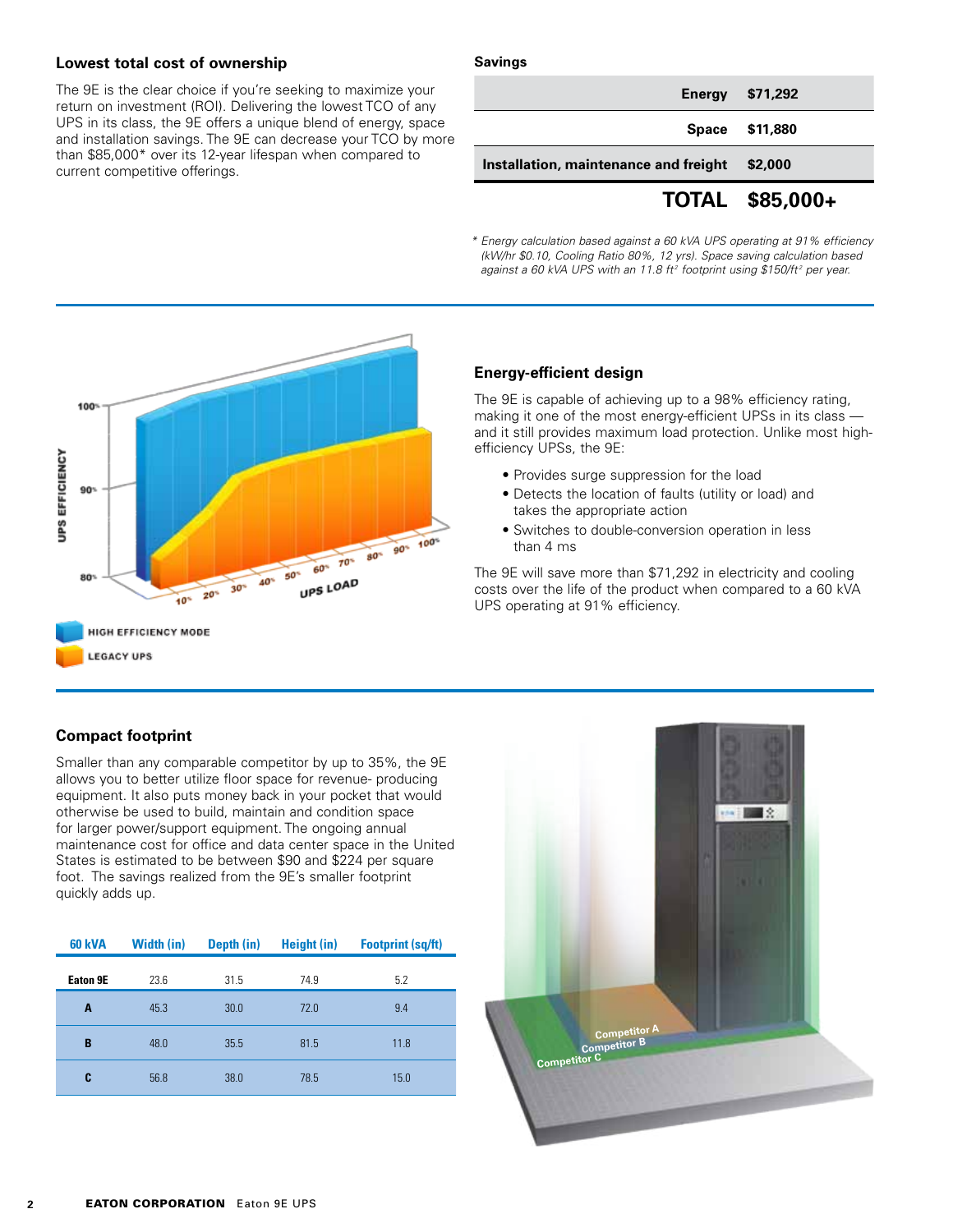## **Installation**

Reduced installation costs mean the 9E can be up and supporting your loads faster, while lower installation and wiring costs to further reduce its TCO.

- Pre-wired internal batteries need only facility connections
- Optimized angled connections reduce bending radius of input and output wiring
- Clear wiring terminal block access ensures easy connections
- Integrated wheels facilitate easy movement to final location

## **Serviceability**

The 9E is easily and quickly serviced to provide the highest level of availability.

- Mean Time to Repair (MTTR) <30 minutes
- Screws are attached to components to prevent accidental drops into the unit
- An optional on-board maintenance bypass rotary switch allows replacement of power modules, control board and display

## **Software**

Eaton's Intelligent Power® Software Suite incorporates two important applications for ensuring quality power and uptime: monitoring and management of power devices across the network combined with automatic, graceful shutdown when faced with an extended power outage.

Intelligent Power Manager supervisory software lets you monitor and manage multiple power and environmental devices across the network from a single interface, giving you up-tothe- minute information on the status of power in your network. It also works seamlessly with VMware's vCenter Server™ and vMotion™, as well as Microsoft's SCVMM™ and Live Migration.

Intelligent Power Protector protection software provides graceful, automatic shutdown of network devices during a prolonged power disruption, preventing data loss and saving work-in-progress. As part of Eaton's power network management system, these two applications work together to deliver comprehensive power management and protection.

Both software programs can be downloaded free of charge from **www.eaton.com/intelligentpower.**





#### **Accessories**

#### **Extended Battery Cabinet (EBC)**

EBCs give the 9E flexible runtime options to meet the needs of any requirement. Matching cabinets can be seamlessly paired with the 9E.

#### **Integrated Accessory Cabinet (IAC)**

Several configurations of the IAC are available:

- Parallel tie and maintenance bypass
- Maintenance bypass
- Distribution with one 42-pole panelboard with up to three subfeed breakers

#### **Integrated Transformer Cabinet (ITC)**

Houses transformer configurations to adjust output or input/ output voltages to meet location requirements

- 480V:208V
- 480V:480V

#### **Wall-Mount Bypass**

Save even more floor space with an Eaton wall-mount bypass panel, available in two configurations:

- Bypass
- Bypass and 36-pole distribution